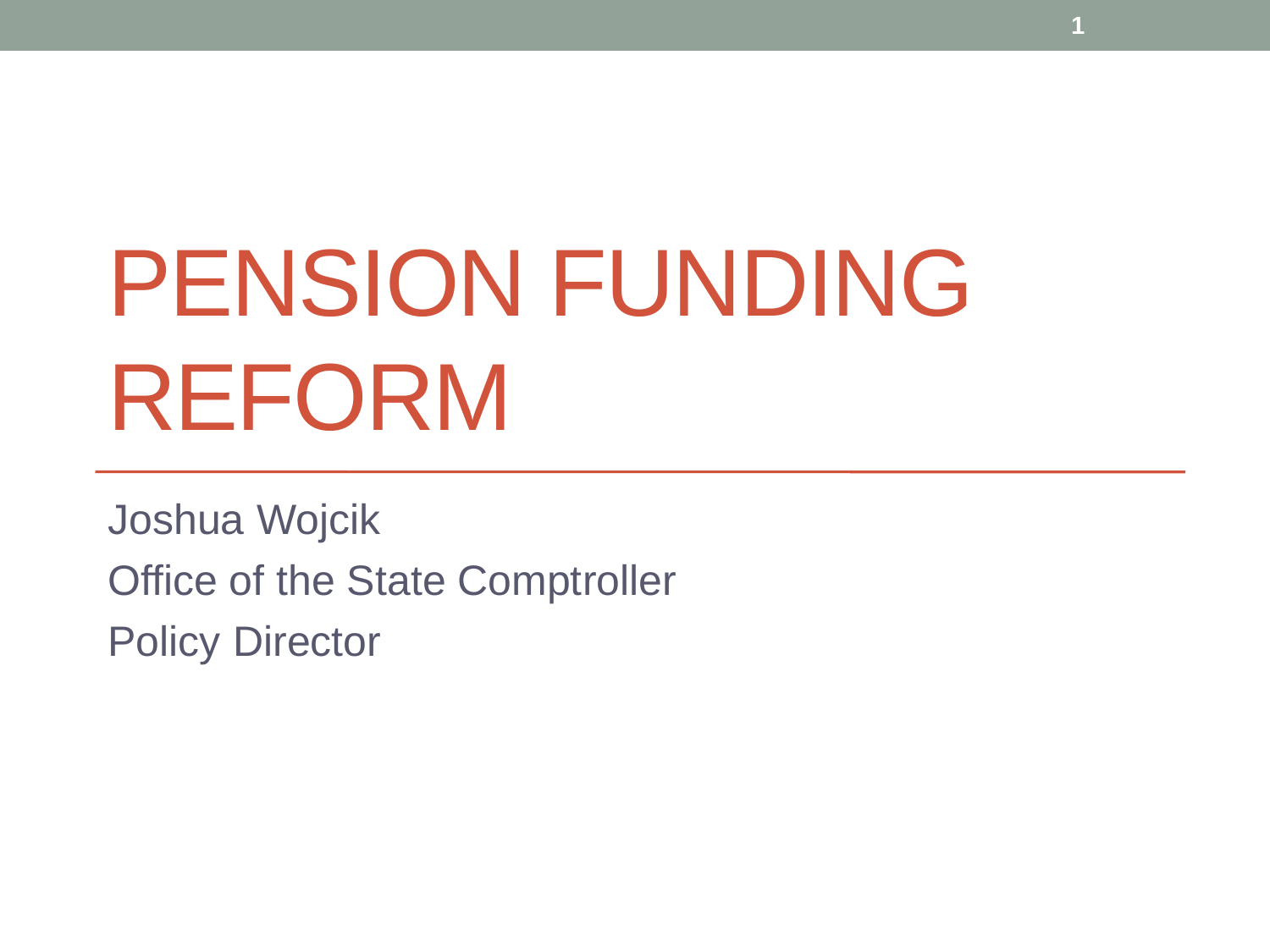# **Background**

- SERS funding policy is collectively bargained
- Certain aspects of the funding policy are written into collective bargaining agreements including the:
	- amortization method, amortization period, and actuarial cost method
- Other actuarial assumption are set by the State Employee Retirement Commission the policy board that oversees SERS including the:
	- long-term investment return, inflation rates, longevity tables, and other actuarial assumptions
- Catalyst for Action:
	- OPM and the Governor commissioned the Center for Retirement Research at Boston College to conduct a forensic study on the state's two largest pension plans – SERS and TRS – to determine the cause of their low funded ratios
	- The report, released last fall, determined funding reform was needed to avoid potentially unsustainable growth in future ARC payments, while meeting long-term obligations.
	- Following the release of the report Governor's Office, the Comptroller and the Treasurer all put forward proposals to put SERS funding back on a sustainable path
	- In the 2016 State of the State address the Governor called for OPM, OSC and OTT to meet and develop funding policy alternatives for consideration
- This spring the three offices collaboratively evaluated a variety of alternative funding policies to help inform labor and management negotiations
- Reform options are now being negotiated between Labor and Management representatives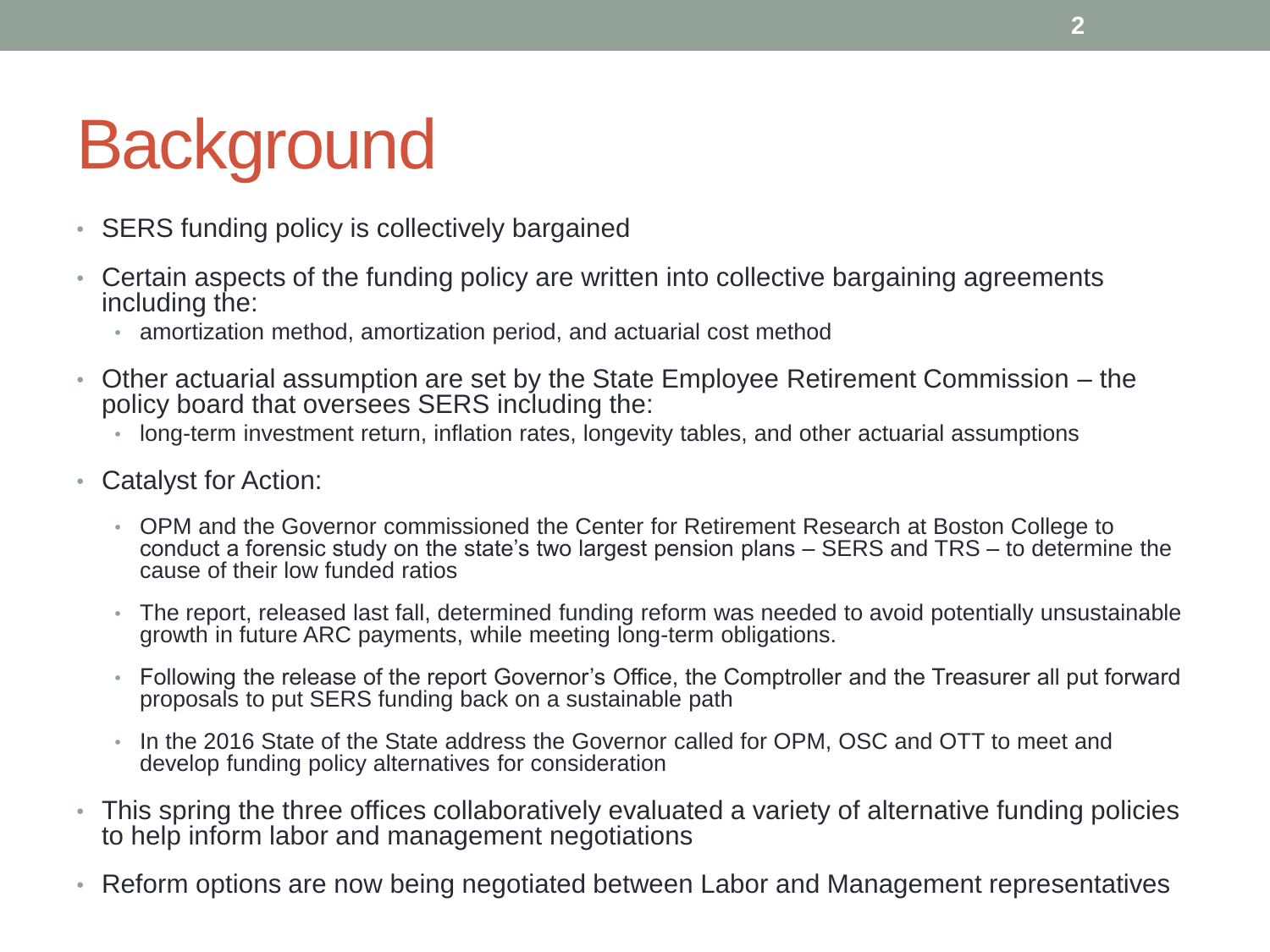### In this Presentation

- This presentation will:
	- 1. Highlight the need for reform
	- 2. Review the guiding principles and goals of reform
	- 3. Review the components of an alternative funding policy that addresses those guiding principles and goals
	- 4. Discuss the benefits of such an alternative funding policy
	- 5. Identify the primary challenges to adoption of such an alternative funding policy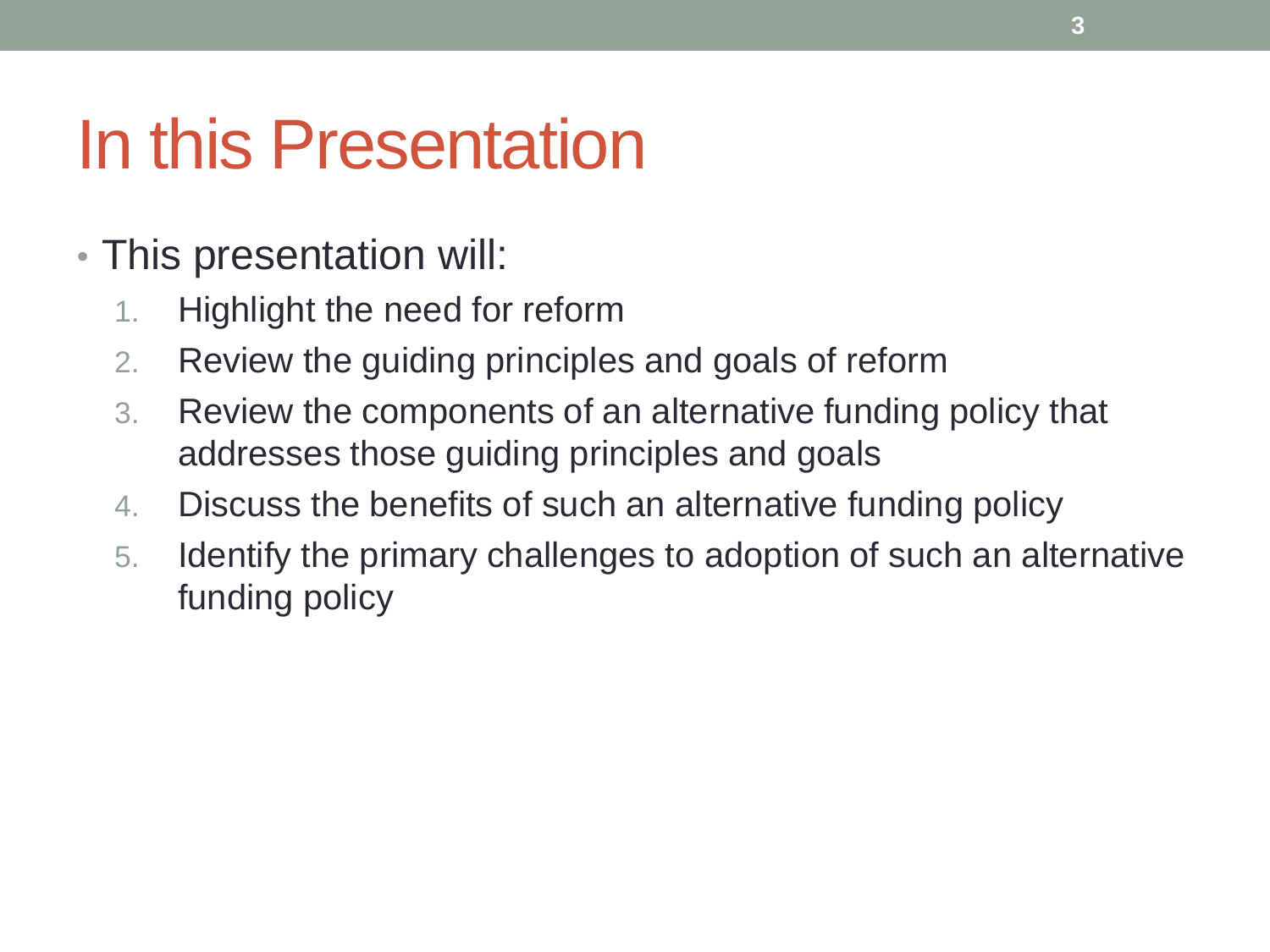### SERS Pension Payments are Growing as a Percentage of State Expenditures

|      | ARC as % of<br>GF   |  |  |
|------|---------------------|--|--|
| FY.  | <b>Expenditures</b> |  |  |
| 1996 | 2.50%               |  |  |
| 2016 | 6.30%               |  |  |

In 2016 total General Fund spending increased 2.9%; 80% of the increase was attributable to increases in debt service and SERS pension payments\*

\**Source:* Comptroller's year end letter to the Governor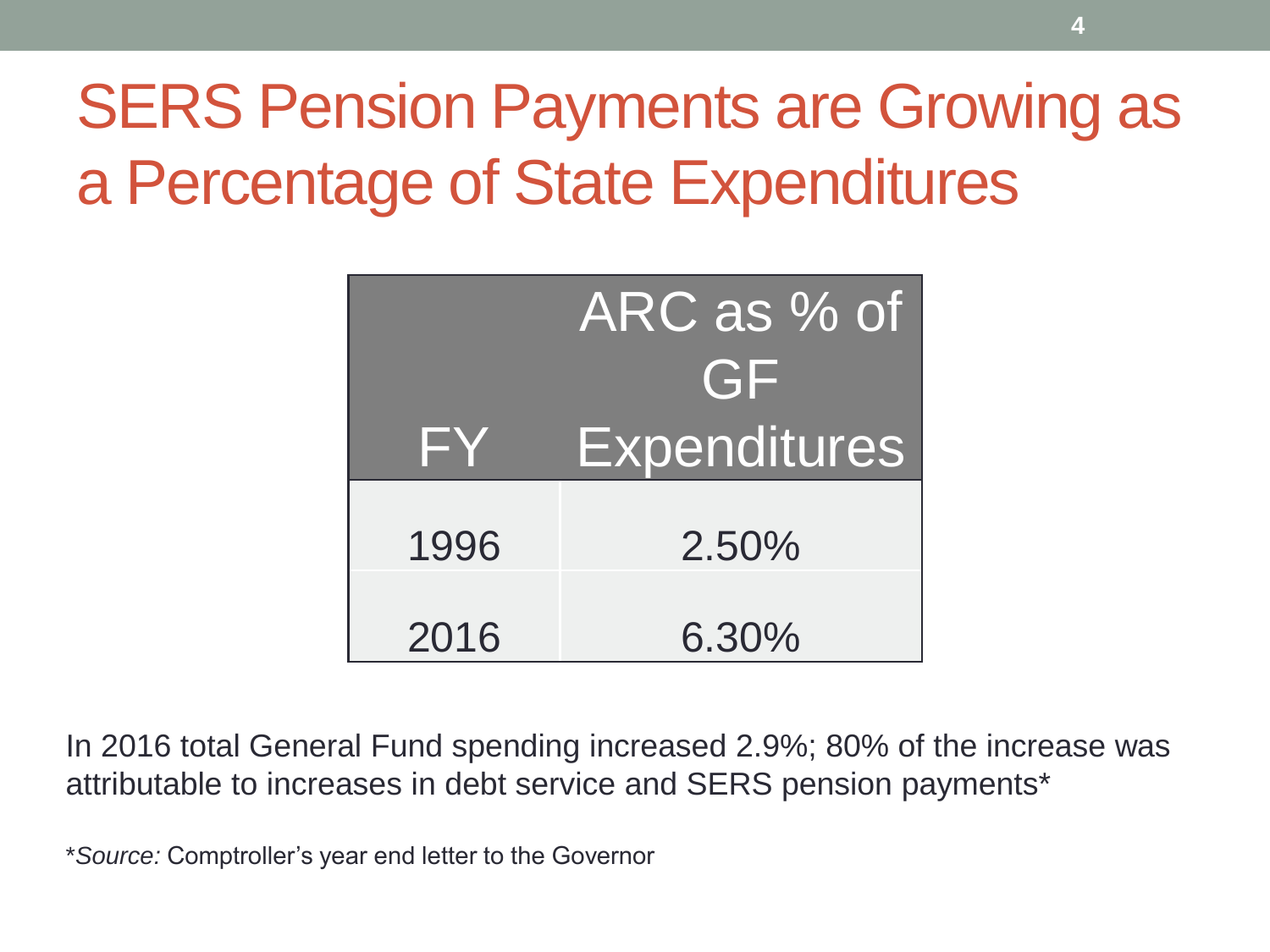### ARC Payments to Continue to Rise

**Total State Contribution** 



Total State Contribution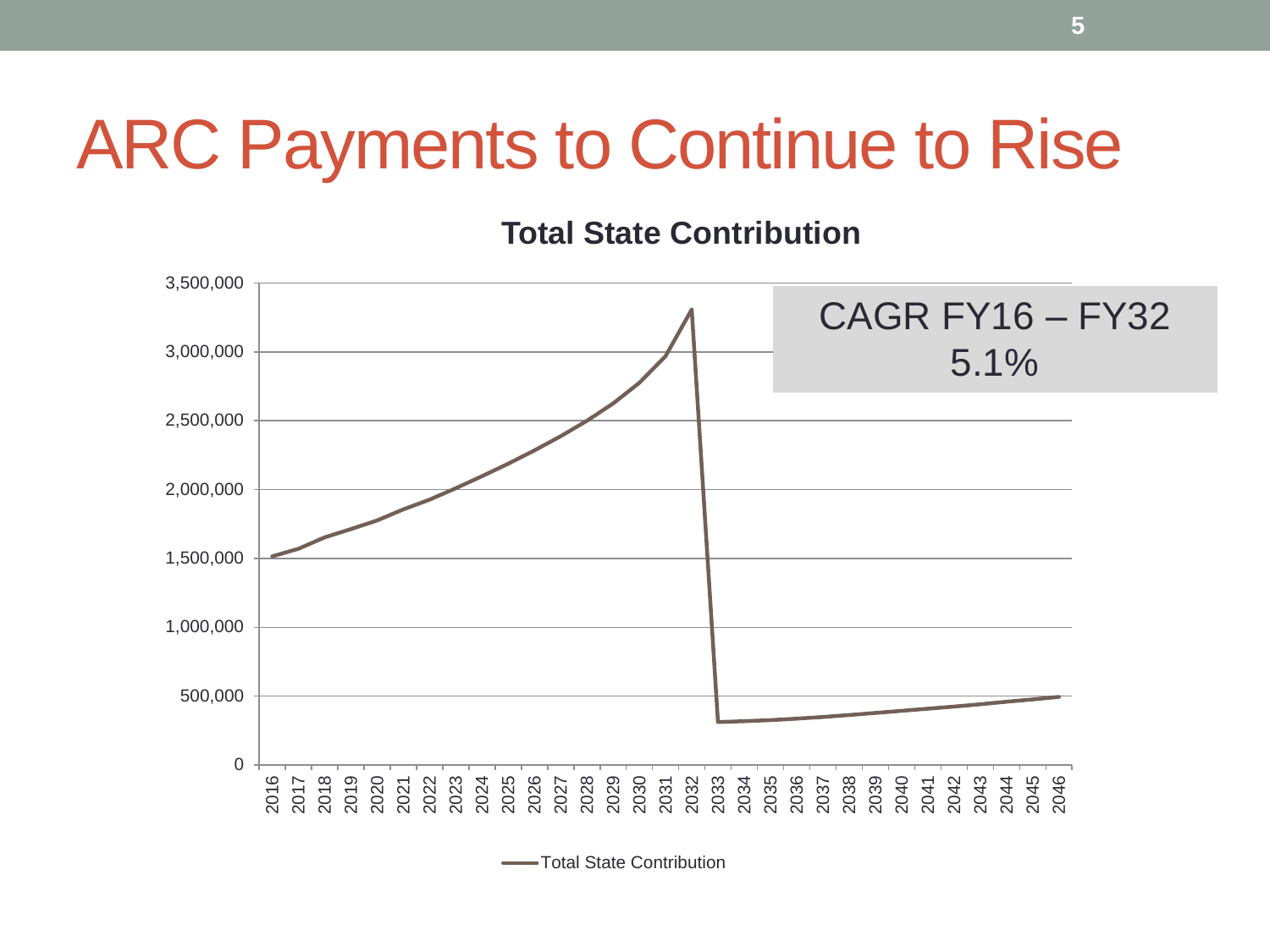### Actual Experience Could be Significantly **Worse**

- SERS does not have a strong track record of meeting actuarial assumptions\*
	- \$4.1 billion in experience losses between1985 2014
	- \$1.3 billion in investment return losses between 1985 2014
- The preliminary 2016 experience study shows additional experience losses

*Source:* Jean-Pierre Aubry and Alicia Munnell. "Final Report On Connecticut's State Employees Retirement System and Teachers' Retirement System," Center for Retirement Research. November 2015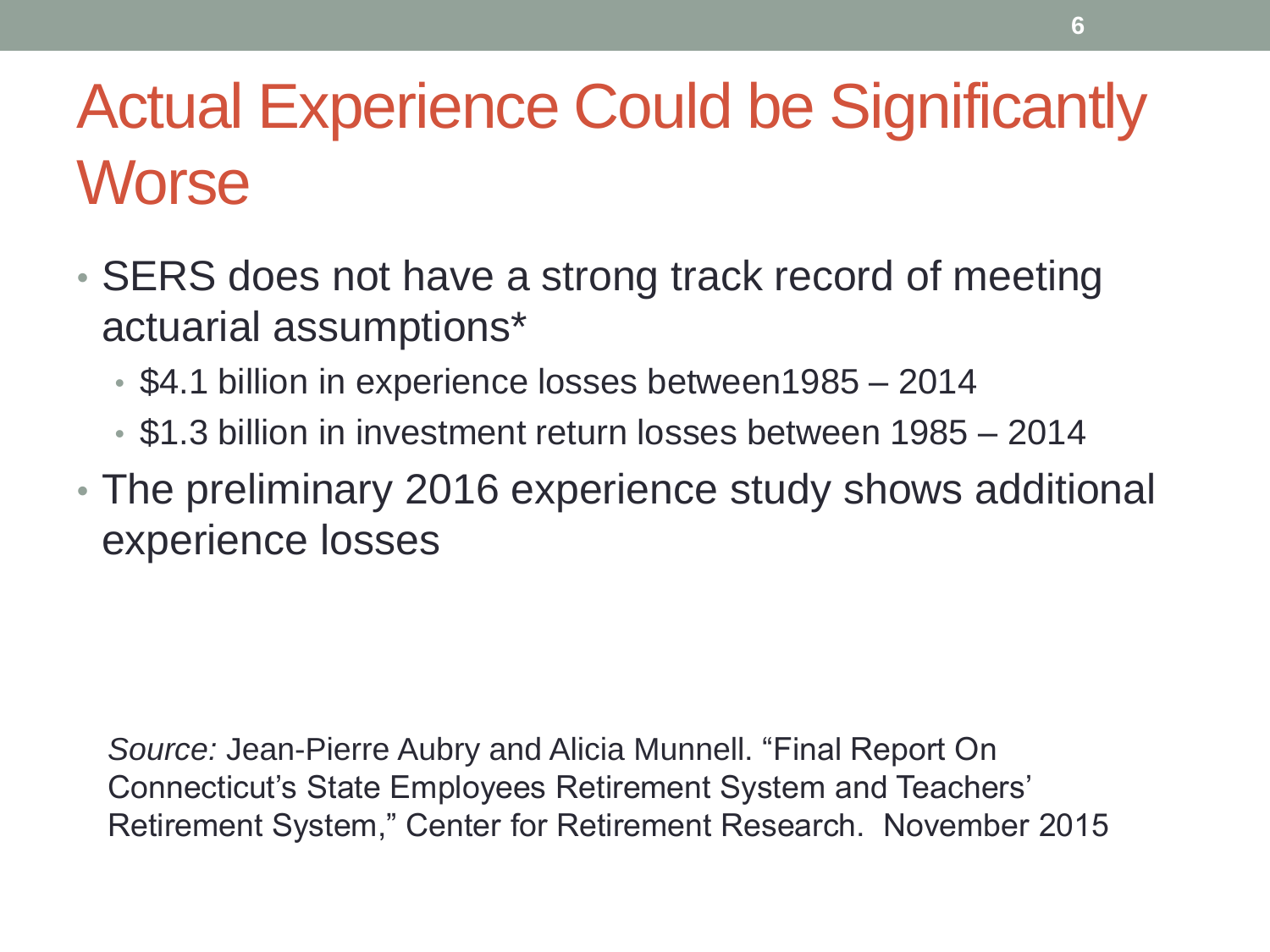### Sensitivity Analysis – Current Funding Policy

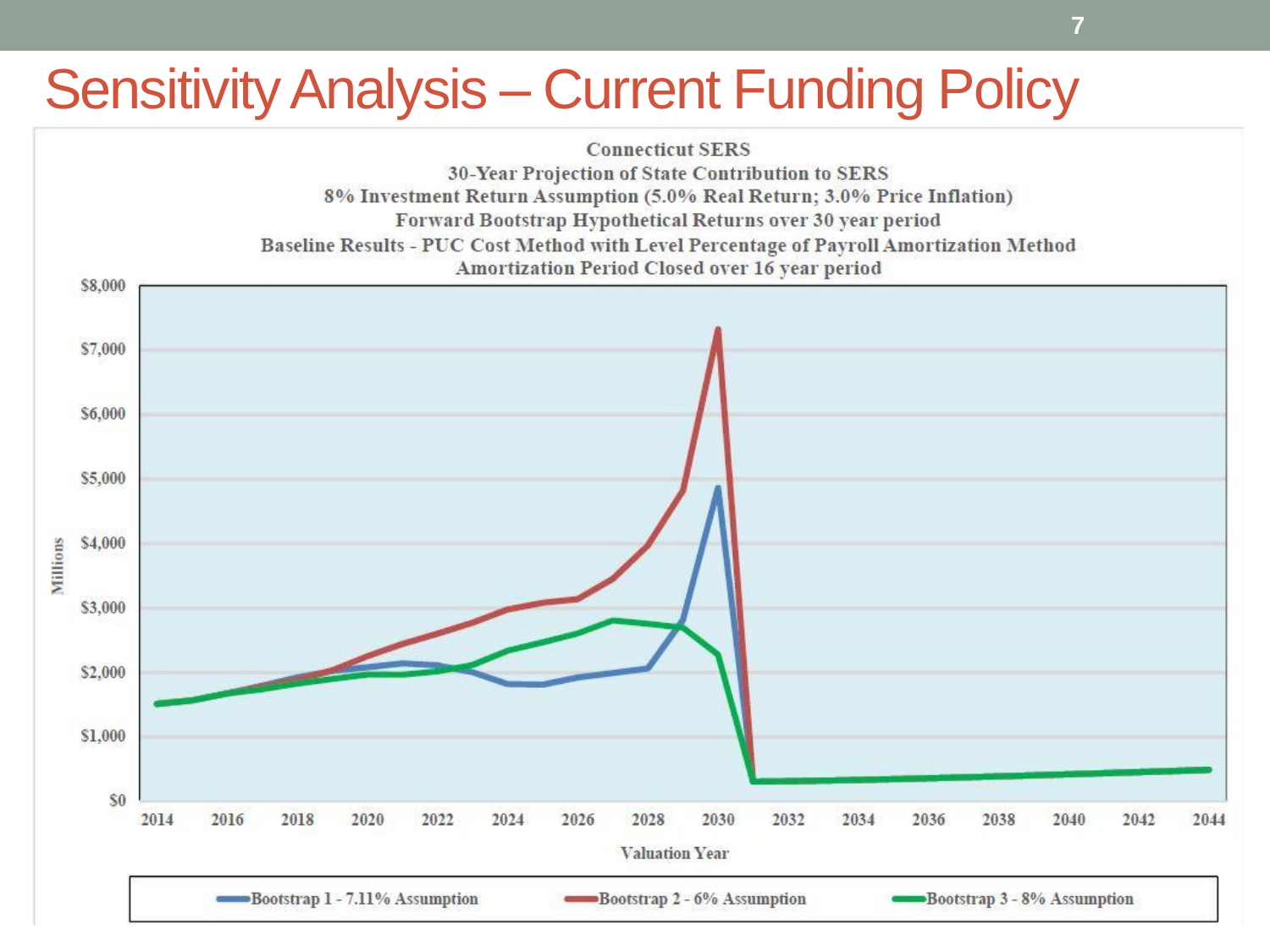# Seeking a Solution

- Principles for evaluation
	- Fully fund pension promises
	- Reduce the volatility of future ARC payments
	- Make ARC payments more sustainable as a share of the state budget
	- Protect the state's bond rating
	- Ensure positive amortization ARC payments sufficient to reduce unfunded liability
	- Avoid legal ambiguity Use generally accepted actuarial principles and funding methodologies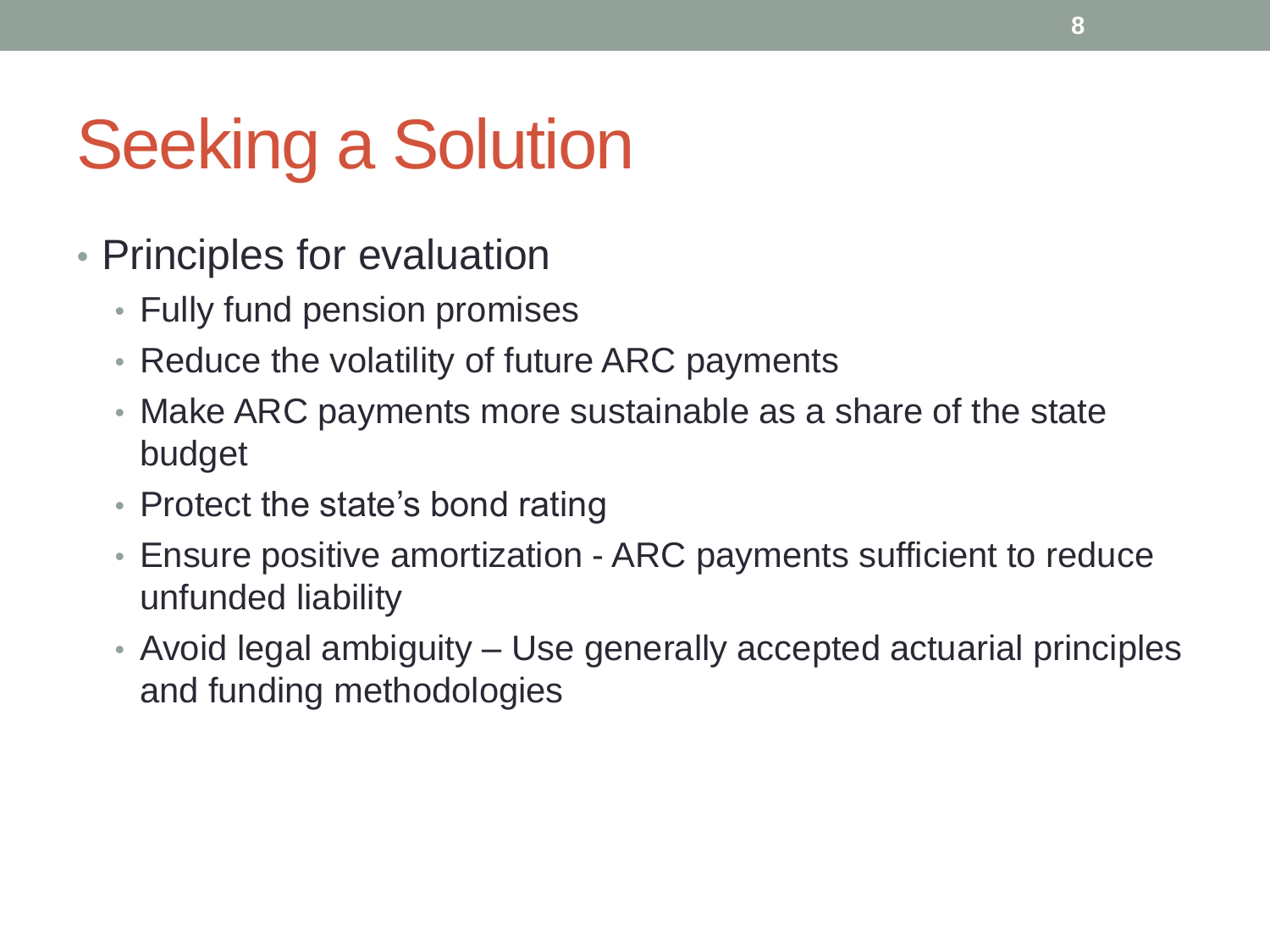#### Assumptions and Methods – Current vs. Alternative

|                                                          | <b>Current Assumptions</b><br>and Methods                       | <b>Alternative</b><br>Assumptions and<br><b>Methods</b>              |
|----------------------------------------------------------|-----------------------------------------------------------------|----------------------------------------------------------------------|
| Long-Term Investment Rate of Return<br><b>Assumption</b> | 8.00%                                                           | 7.00%                                                                |
| <b>Amortization Method</b>                               | Level Percent of<br>Payroll                                     | <b>Level Dollar</b>                                                  |
| <b>Actuarial Cost Method</b>                             | <b>Projected Unit Credit</b><br>(PUC)                           | <b>Entry Age Normal</b><br>(EAN)                                     |
| Amortization Period Remaining as of June 30,<br>2015     | 17 Years                                                        | 25 Years*                                                            |
| <b>Price Inflation Assumption</b>                        | 3.00%                                                           | $2.50\%**$                                                           |
| <b>Real Rate of Return Assumption</b>                    | 5.00%                                                           | 4.50%                                                                |
| Amortization of Gains and Losses                         | <b>Over Remaining</b><br><b>Years of Amortization</b><br>Period | Layered<br>Amortization -<br><b>Closed 25 Year</b><br><b>Periods</b> |

\*Projected Unfunded Accrued Liability (UAL) of Statutory Bases (page 42 of 2014 valuation report) is \$4.2 Billion as of June 30, 2015 is amortized over a closed 17 year period from 2015 Valuation. Remaining Balance of UAL of \$10.6 Billion as of June 30, 2015 (Experience Bases) plus \$3.3 Billion due to change in discount rate from 8% to 7% amortized over a closed 25 year period from 2015 Valuation. \*\*Although Price Inflation assumed to be 2.5%, the Cost-of-Living Adjustment (COLA) assumptions kept the same.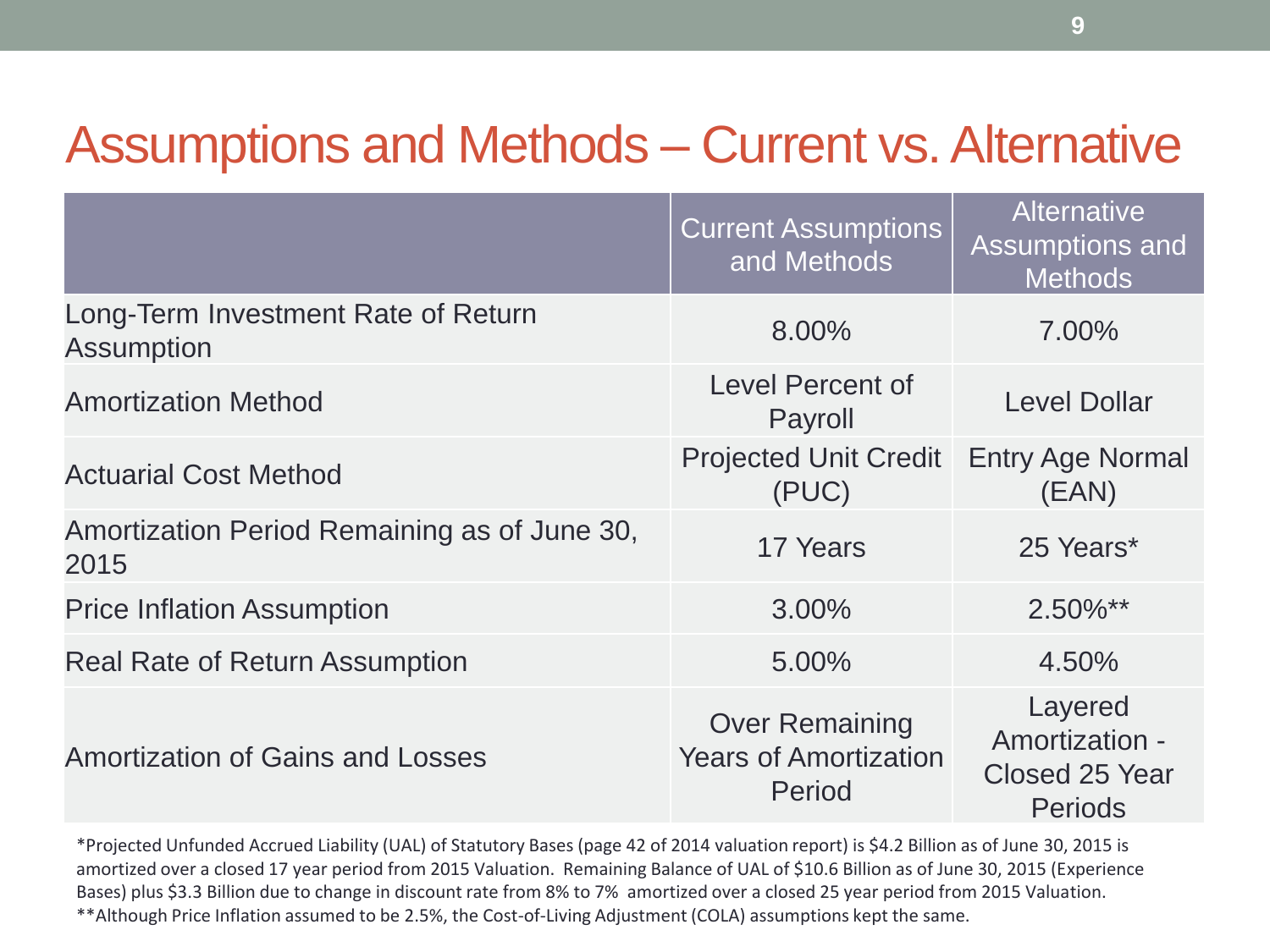### **Comparison**

**Total State Contribution (ARC)** 



Current - Alternative Option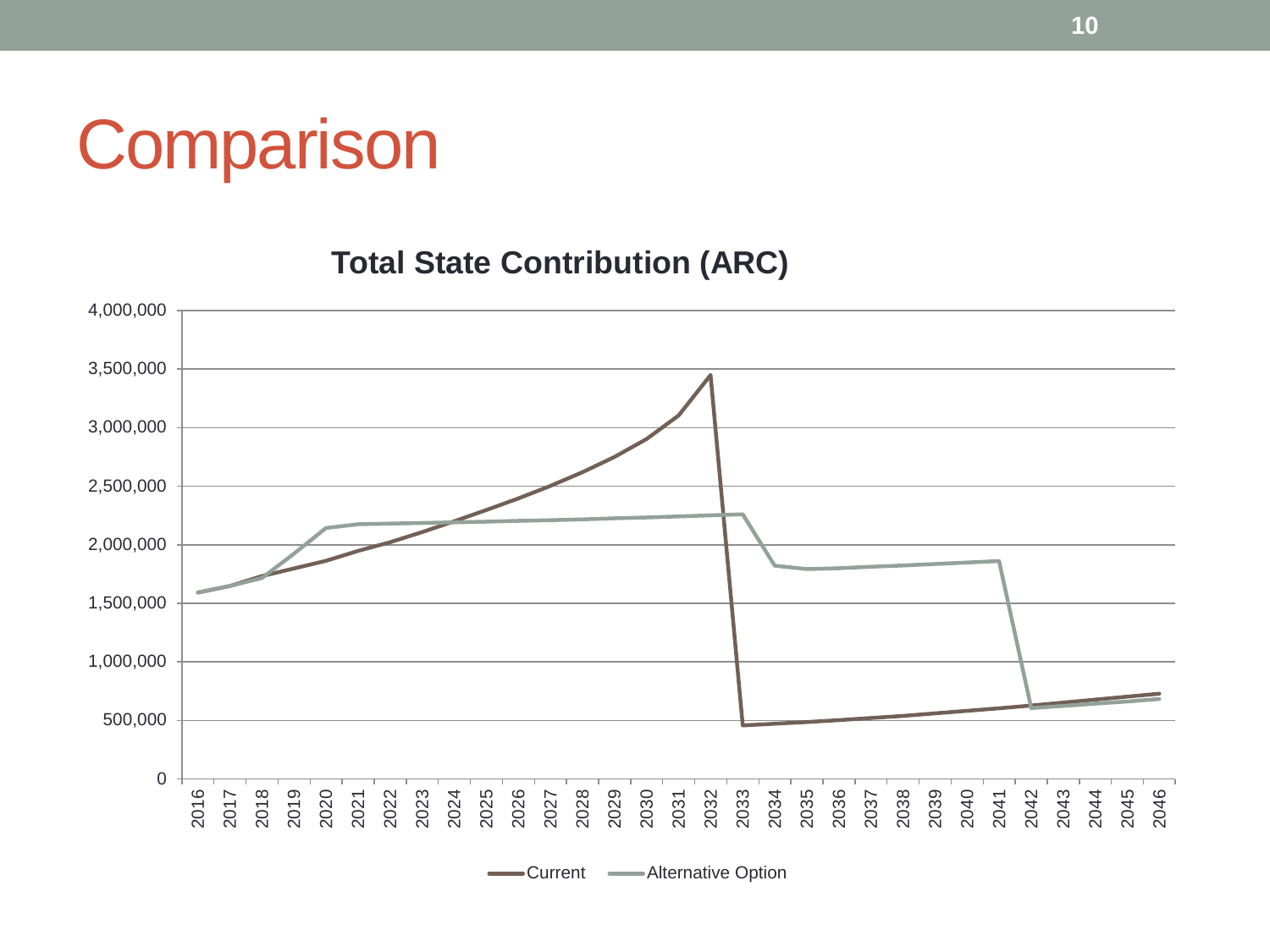## Benefits of Alternative Funding Policy

- ARC payments are more predictable and stable
- ARC payments reduce annually as percent of expenditures when actuarial assumptions are met
- More conservative actuarial assumptions reduce the risk of future actuarial losses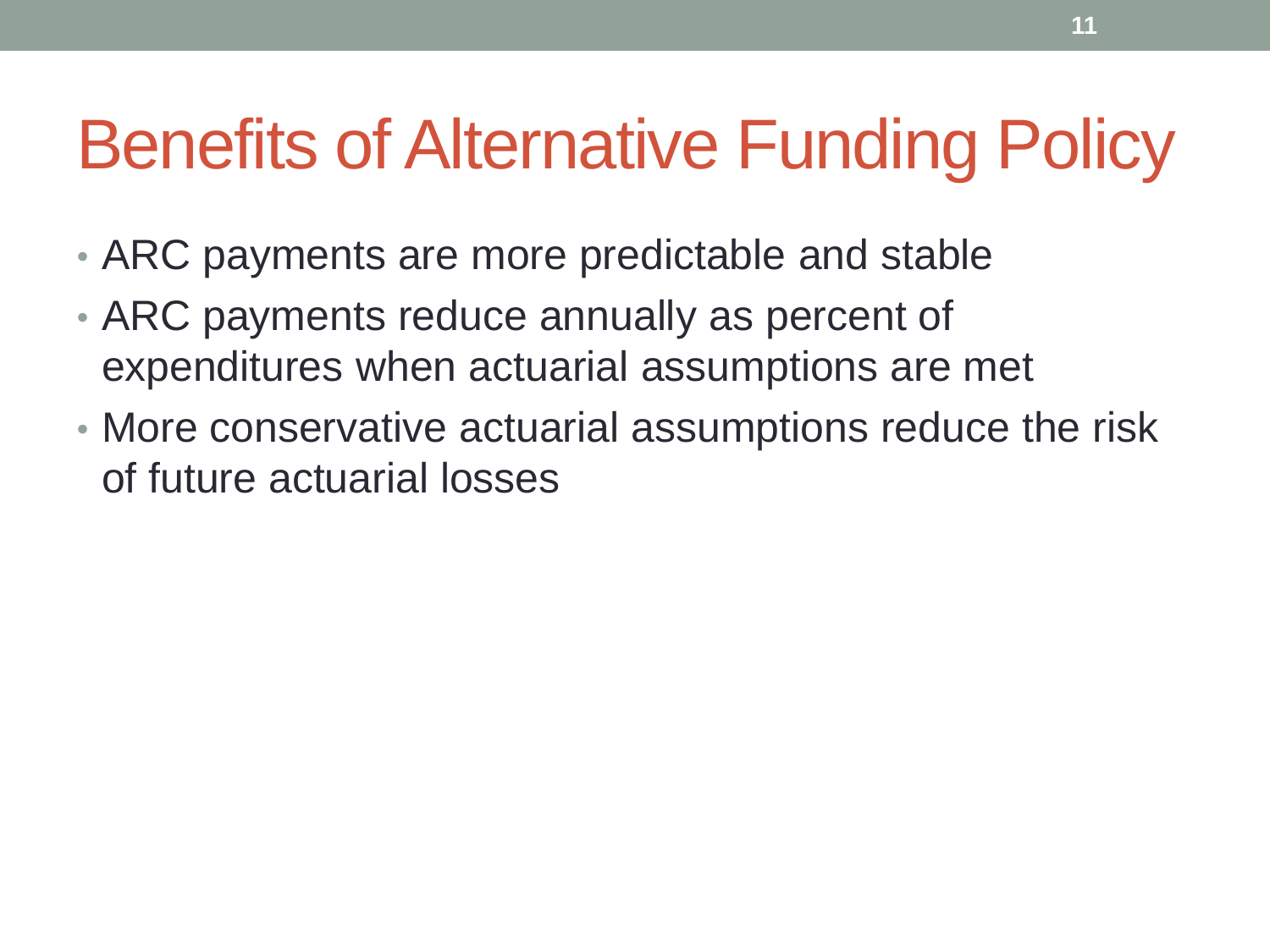### Sensitivity Analysis – Current Funding Policy

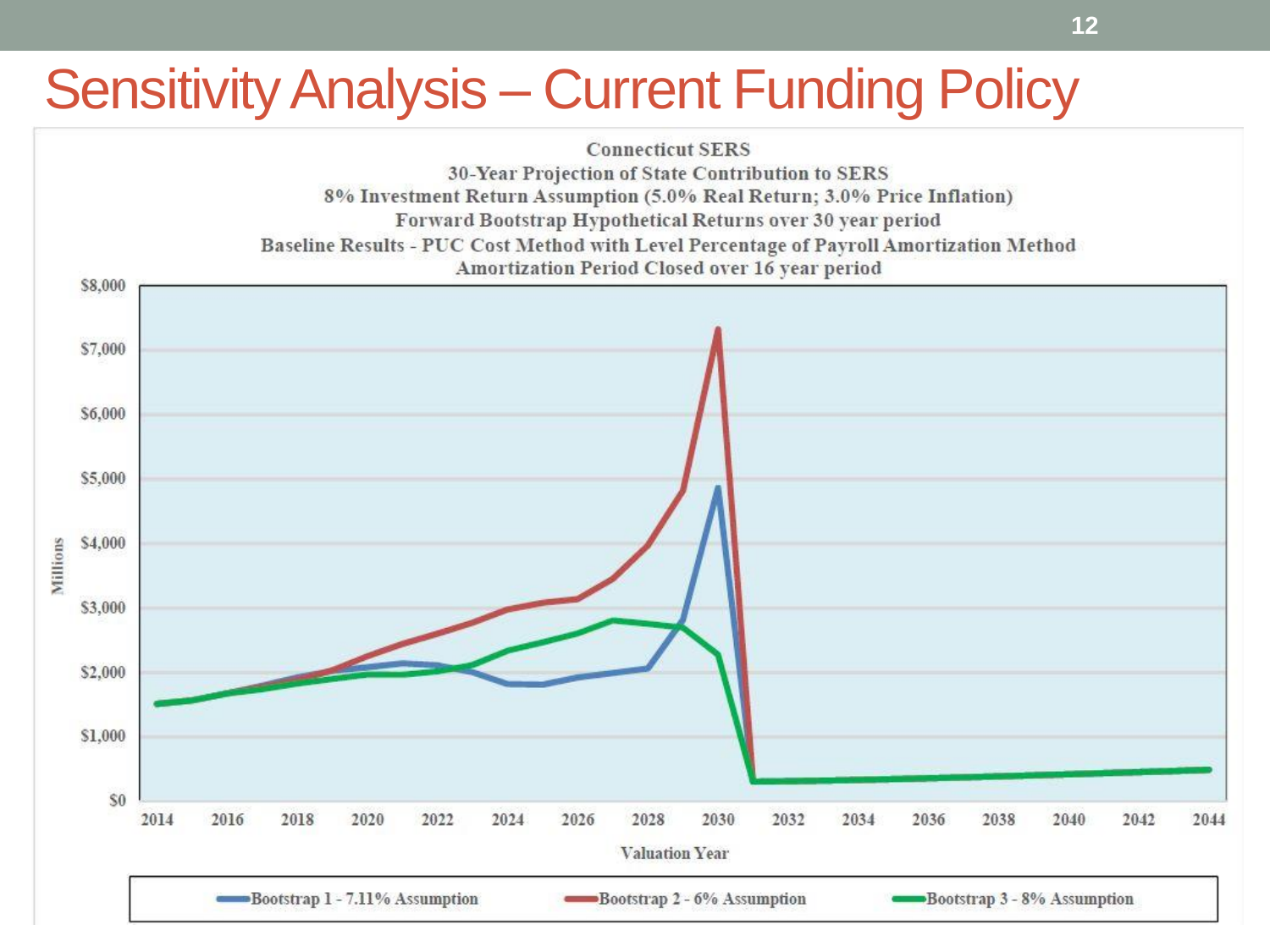### **Sensitivity Analysis – Alternative Option**

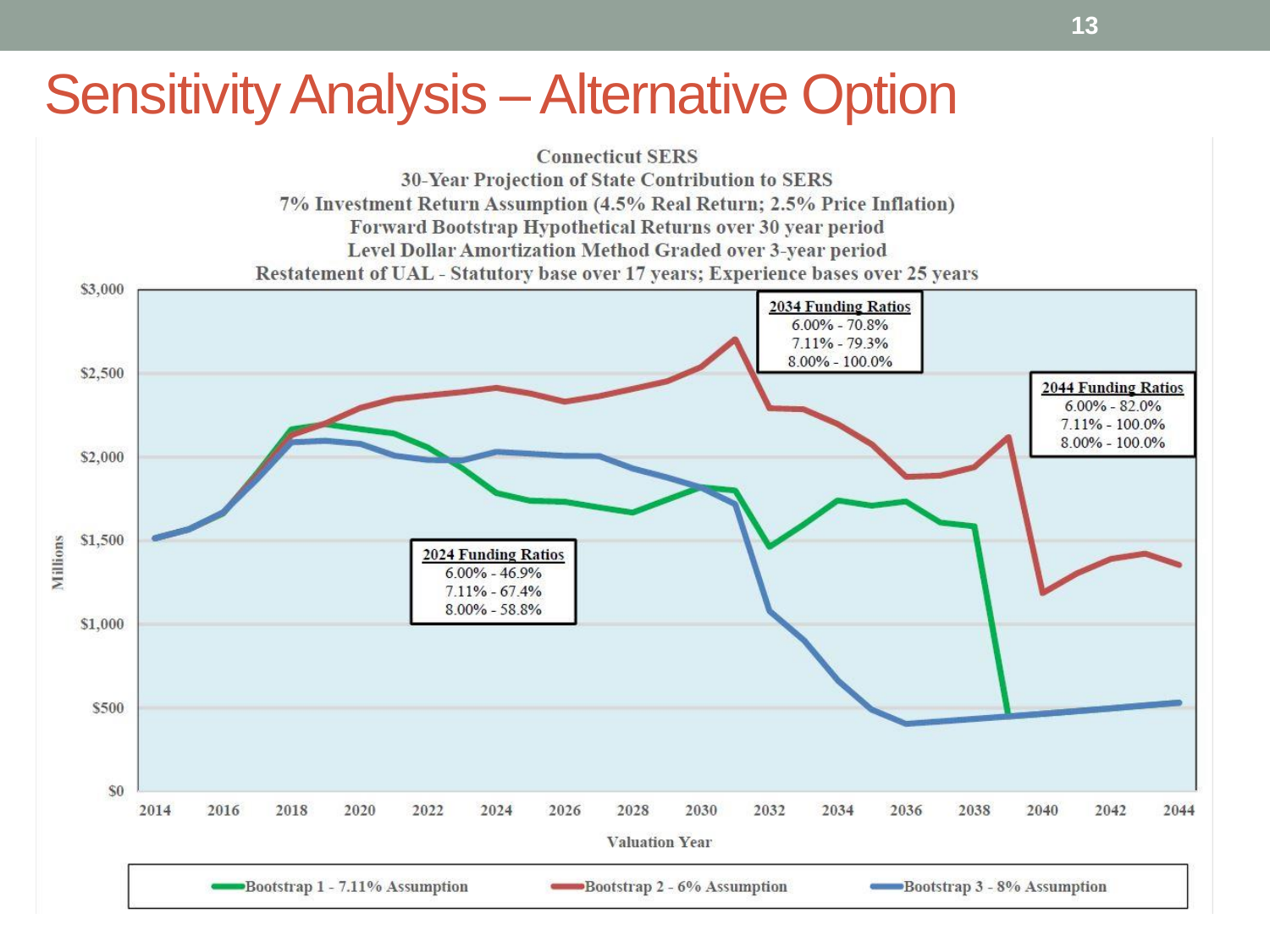### Primary Challenge to Reform

Ramping up payments in short-term

|                       | <b>Total State Contribution</b><br>(in Thousands) |               |                   |  |  |
|-----------------------|---------------------------------------------------|---------------|-------------------|--|--|
| <b>Fiscal</b><br>Year | <b>Current ARC Alternative</b><br><b>Schedule</b> | <b>Option</b> | <b>Difference</b> |  |  |
| 2018                  | 1,652,306                                         | 1,637,449     | $-14,857$         |  |  |
| 2019                  | 1,712,681                                         | 1,841,893     | 129,212           |  |  |
| 2020                  | 1,775,581                                         | 2,056,031     | 280,450           |  |  |
| 2021                  | 1,856,053                                         | 2,085,431     | 229,378           |  |  |
| 2022                  | 1,927,014                                         | 2,088,521     | 161,507           |  |  |
| 2023                  | 2,009,159                                         | 2,090,296     | 81,137            |  |  |
| 2024                  | 2,096,663                                         | 2,092,036     | $-4,627$          |  |  |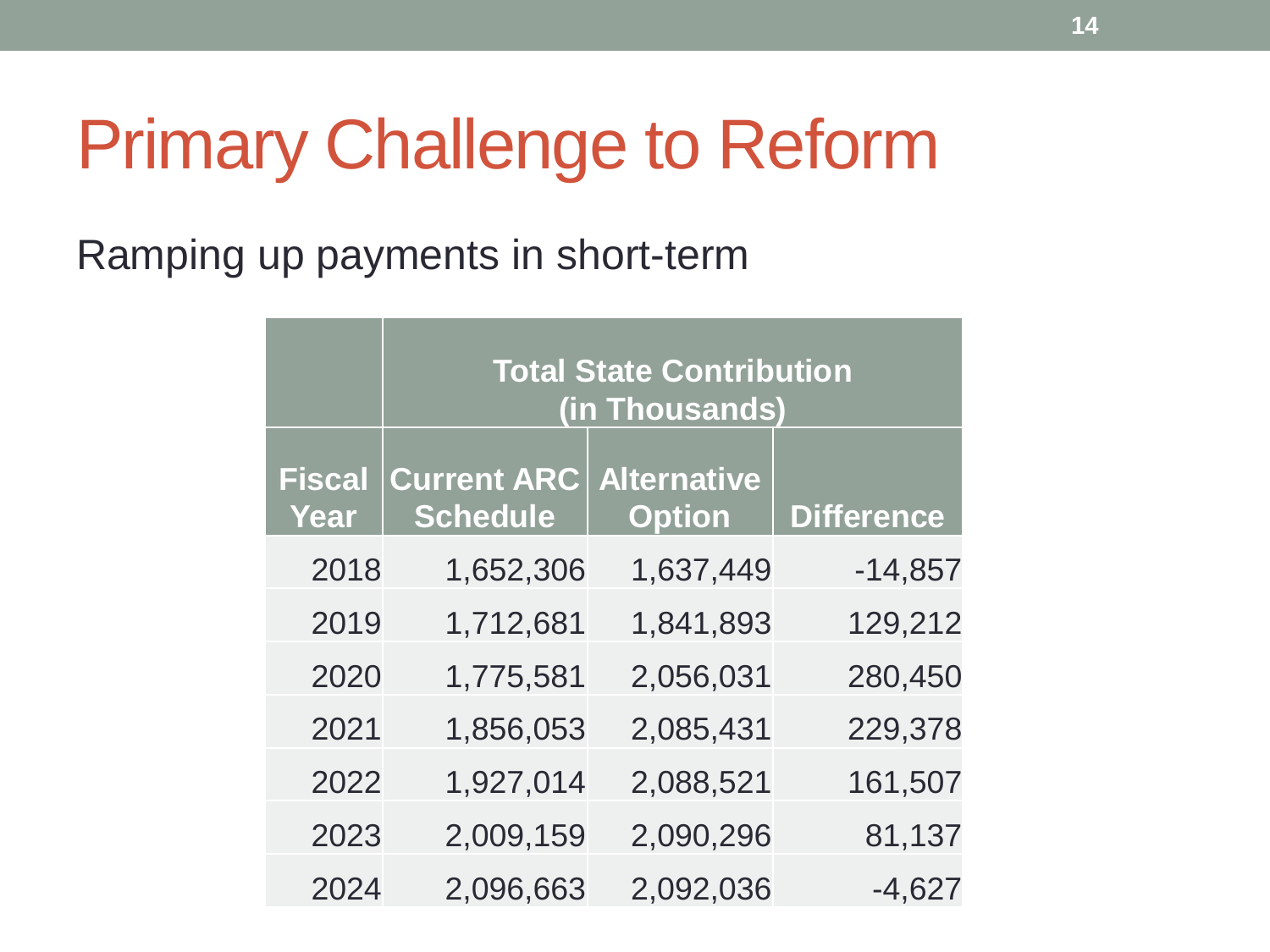## Comparing Apples to Apples

|               | <b>Total State Contribution</b> |                    |                   |  |  |
|---------------|---------------------------------|--------------------|-------------------|--|--|
|               | (in Thousands)                  |                    |                   |  |  |
|               | <b>Current ARC</b>              |                    |                   |  |  |
| <b>Fiscal</b> | <b>Schedule -</b>               | <b>Alternative</b> |                   |  |  |
| Year          | 7% Return                       | <b>Option</b>      | <b>Difference</b> |  |  |
| 2018          | 1,917,139                       | 1,637,449          | $-279,690$        |  |  |
| 2019          | 1,987,109                       | 1,841,893          | $-145,216$        |  |  |
| 2020          | 2,059,130                       | 2,056,031          | $-3,099$          |  |  |
| 2021          | 2,148,553                       | 2,085,431          | $-63,122$         |  |  |
| 2022          | 2,229,162                       | 2,088,521          | $-140,641$        |  |  |
| 2023          | 2,323,078                       | 2,090,296          | $-232,782$        |  |  |
| 2024          | 2,423,340                       | 2,092,036          | $-331,304$        |  |  |